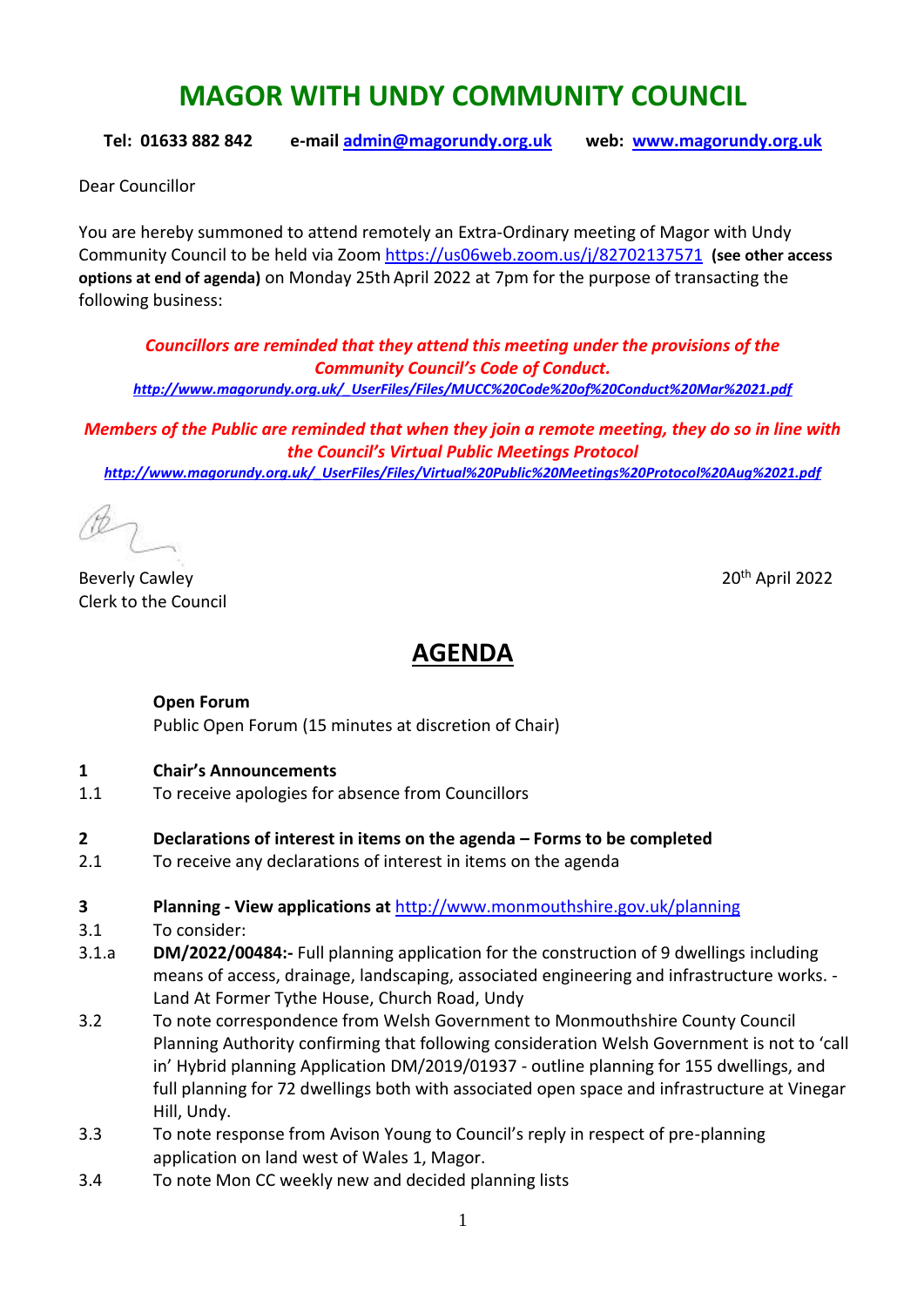### **4 40th Anniversary of The Falklands War**

4.1 To note a request from the Royal British Legion that Council consider holding a commemorative service at the War Memorial in Magor Square on Sunday  $12<sup>th</sup>$  June, 2022 to remember those impacted by the conflict, Veterans of the campaign, their families, bereaved family members, and civilians who supported the Armed Forces, and to agree any next steps or actions required.

### **5 Local Market**

5.1 To note that the Magor Baptist Church Leadership are unable to assist with the hire/use of their lawn and/or schoolroom for the local market. To agree any next steps or actions required.

## **6 Grant Funding**

6.1 To note and consider request from Magor PTFA to use the monies granted to them in 2020 *(refers OM 10/02/20 Min No 151.ii.d)* for an alternative purpose, and agree any action required.

## **7 Councillors' Motion** *(under Standing Order 7.a & 6.a,b,c.)*

#### 7.1 *Cllrs Bailey, Bisi, Crook, Kirkham, Raggett & Wilson.*

*Motion: -* I / We the undersigned propose that the matter resolved at the Community Council Ordinary meeting on 11th April 2022 and recorded in Minute number 328.1 "*That the Annual Meeting be re-scheduled for Monday 23rd May 2022 at 7pm"* should be reconsidered by Full Council at its Extraordinary & Planning Meeting of 25<sup>th</sup> April 2022 due to the possible financial implications and risks the change of date could present to the new Council.

## *Magor with Undy Community Council is inviting you to a scheduled Zoom meeting.*

Topic: PLANNING & EXTRAORDINARY MEETING Time: Apr 25, 2022 19:00 London

Please download and import the following iCalendar (.ics) files to your calendar system. Monthly: https://us06web.zoom.us/meeting/tZAlc-6tpjMiGtYc3U1O6inx3cjfoRMB6h0\_/ics?icsToken=98tyKuGspj8tH9yduBmFRpwIGogKO\_xiFxHjbdkn0zQUg8Faw3uZeFINL1NPfqG

Join Zoom Meeting https://us06web.zoom.us/j/84847588802 Meeting ID: 848 4758 8802 One tap mobile +442039017895,,84847588802# United Kingdom +442080806591,,84847588802# United Kingdom Dial by your location +44 203 901 7895 United Kingdom +44 208 080 6591 United Kingdom +44 208 080 6592 United Kingdom